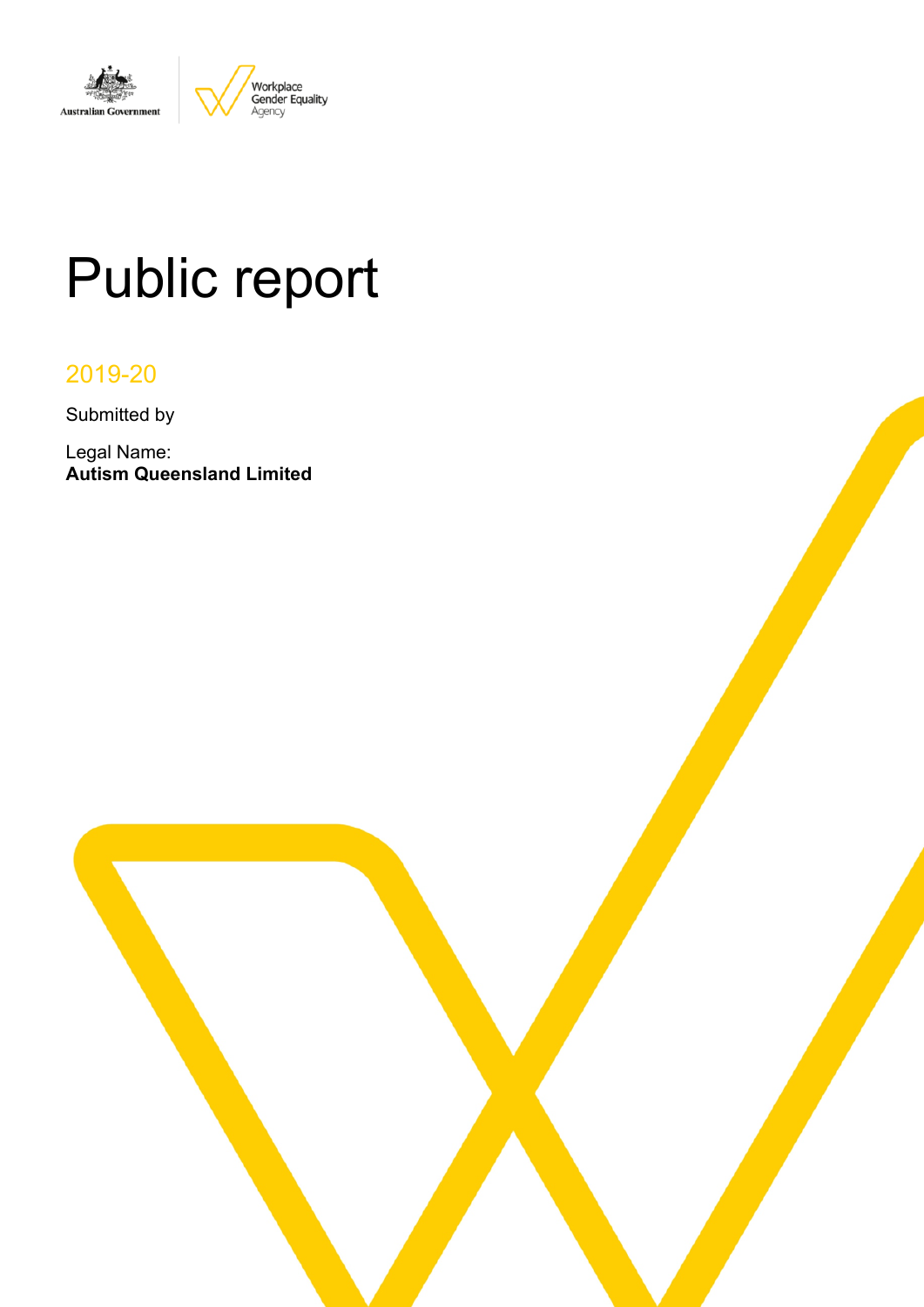

# Organisation and contact details

| Submitting organisation details | Legal name                                    | Autism Queensland Limited                                  |
|---------------------------------|-----------------------------------------------|------------------------------------------------------------|
|                                 | <b>ABN</b>                                    | 79253351418                                                |
|                                 | <b>ANZSIC</b>                                 | P Education and Training<br>8024 Special School Education  |
|                                 | <b>Business/trading name/s</b>                | Autism Queensland Limited                                  |
|                                 | ASX code (if applicable)                      |                                                            |
|                                 | <b>Postal address</b>                         | PO Box 354<br>SUNNYBANK HILLS OLD 4109<br><b>AUSTRALIA</b> |
|                                 | Organisation phone number                     | $(07)$ 3273 0000                                           |
| <b>Reporting structure</b>      | Number of employees covered by<br>this report | 394                                                        |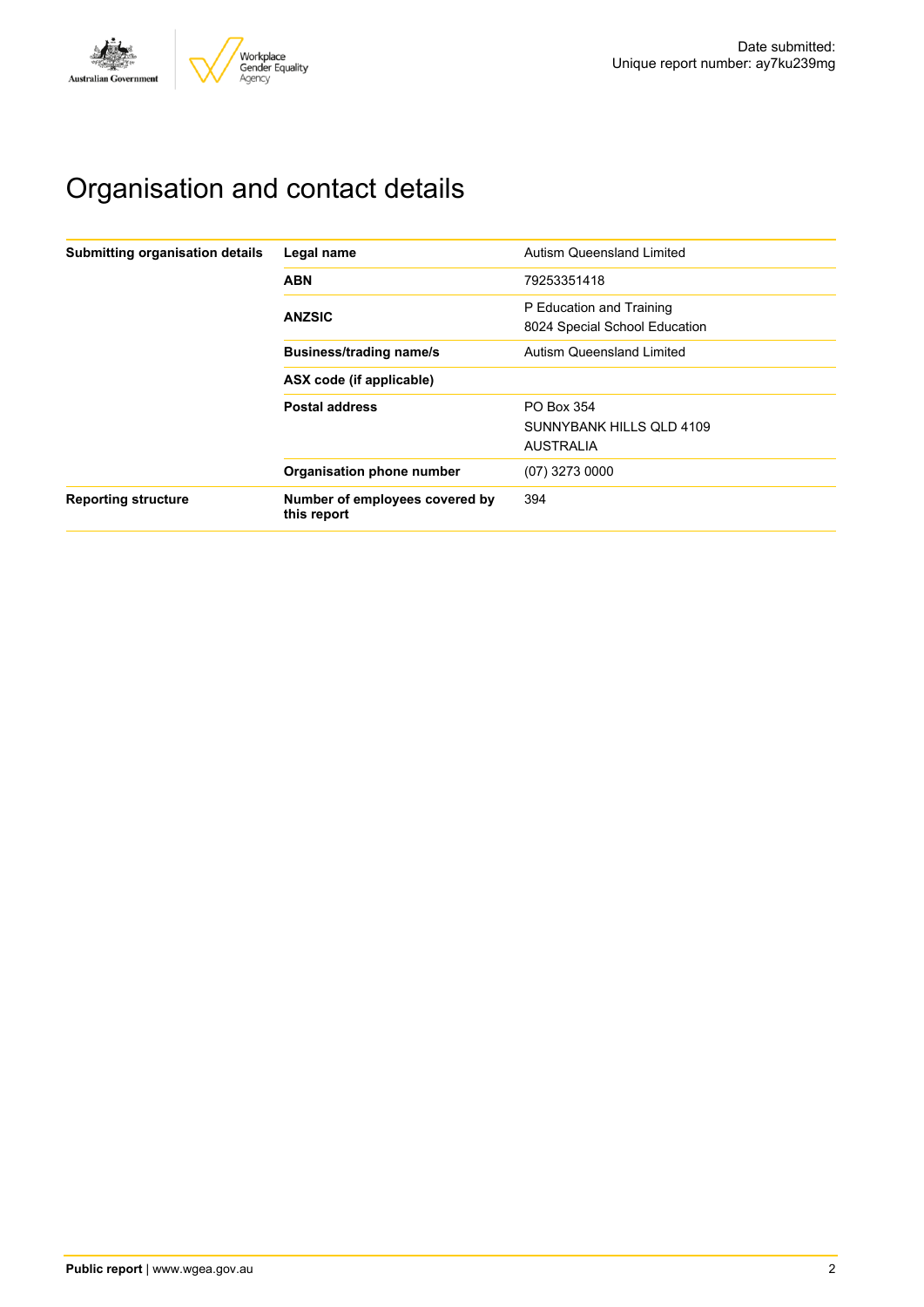

# Workplace profile

# **Manager**

|                                          | Reporting level to CEO | <b>Employment status</b> |              |                | No. of employees |  |  |
|------------------------------------------|------------------------|--------------------------|--------------|----------------|------------------|--|--|
|                                          |                        |                          | F            | M              | Total employees  |  |  |
|                                          |                        | Full-time permanent      | -1           | $\mathbf 0$    |                  |  |  |
|                                          |                        | Full-time contract       | 0            | $\mathbf 0$    | $\mathbf{0}$     |  |  |
| CEO/Head of Business in Australia        | 0                      | Part-time permanent      | $\Omega$     | $\mathbf 0$    | $\Omega$         |  |  |
|                                          |                        | Part-time contract       | $\mathbf 0$  | $\mathbf 0$    | $\mathbf{0}$     |  |  |
|                                          |                        | Casual                   | 0            | $\mathbf 0$    | $\mathbf{0}$     |  |  |
|                                          |                        | Full-time permanent      | 3            | $\mathbf 0$    | 3                |  |  |
|                                          |                        | Full-time contract       | $\mathbf 0$  | $\mathbf 0$    | $\mathbf{0}$     |  |  |
| Key management personnel                 | $-1$                   | Part-time permanent      | 0            | $\Omega$       | $\mathbf{0}$     |  |  |
| Manager occupational categories          |                        | Part-time contract       | $\Omega$     | $\Omega$       | $\Omega$         |  |  |
|                                          |                        | Casual                   | $\mathbf 0$  | $\mathbf 0$    | $\mathbf{0}$     |  |  |
|                                          |                        | Full-time permanent      | 3            | 0              | 3                |  |  |
|                                          | $-1$                   | Full-time contract       | $\Omega$     | $\mathbf 0$    | $\mathbf{0}$     |  |  |
|                                          |                        | Part-time permanent      | $\mathbf{0}$ | $\mathbf 0$    | $\mathbf{0}$     |  |  |
|                                          |                        | Part-time contract       | 0            | 0              | $\mathbf{0}$     |  |  |
|                                          |                        | Casual                   | $\Omega$     | $\mathbf 0$    | $\Omega$         |  |  |
|                                          |                        | Full-time permanent      | 5            | $\overline{1}$ | 6                |  |  |
|                                          |                        | Full-time contract       | 0            | 0              | $\mathbf{0}$     |  |  |
|                                          | $-2$                   | Part-time permanent      | $\Omega$     | $\Omega$       | $\Omega$         |  |  |
|                                          |                        | Part-time contract       | 0            | $\mathbf 0$    | $\mathbf{0}$     |  |  |
|                                          |                        | Casual                   | $\Omega$     | 0              | $\mathbf{0}$     |  |  |
|                                          |                        | Full-time permanent      | $\mathbf 0$  | $\mathbf 0$    | $\mathbf{0}$     |  |  |
|                                          |                        | Full-time contract       | 0            | $\Omega$       | $\mathbf{0}$     |  |  |
|                                          | $-2$                   | Part-time permanent      | -1           | 0              |                  |  |  |
|                                          |                        | Part-time contract       | $\mathbf{0}$ | $\mathbf 0$    | $\mathbf{0}$     |  |  |
|                                          |                        | Casual                   | 0            | $\mathbf 0$    | $\mathbf{0}$     |  |  |
|                                          |                        | Full-time permanent      | 8            | 3              | 11               |  |  |
|                                          |                        | Full-time contract       | 3            | $\mathbf 0$    | 3                |  |  |
|                                          | $-3$                   | Part-time permanent      | 3            | 0              | 3                |  |  |
|                                          |                        | Part-time contract       | $\Omega$     | 0              | $\mathbf 0$      |  |  |
| <b>Senior Managers</b><br>Other managers |                        | Casual                   | 0            | $\mathbf 0$    | $\mathbf{0}$     |  |  |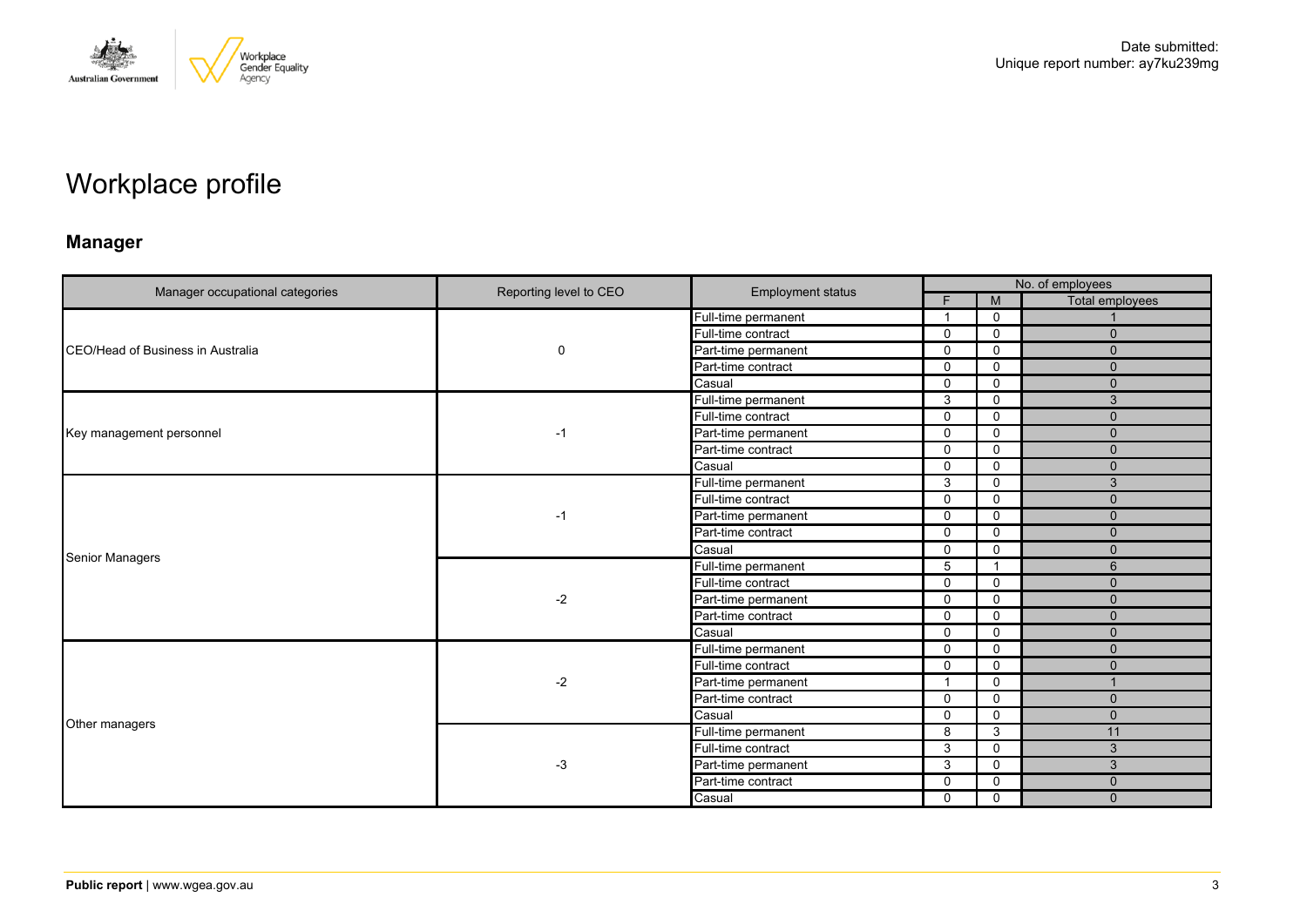

| Manager occupational categories | Reporting level to CEO |                   | No.<br>of employees |          |                 |  |
|---------------------------------|------------------------|-------------------|---------------------|----------|-----------------|--|
|                                 |                        | Employment status |                     | <b>M</b> | Total emplovees |  |
| Grand total: all managers       |                        |                   |                     |          | $\cdot$         |  |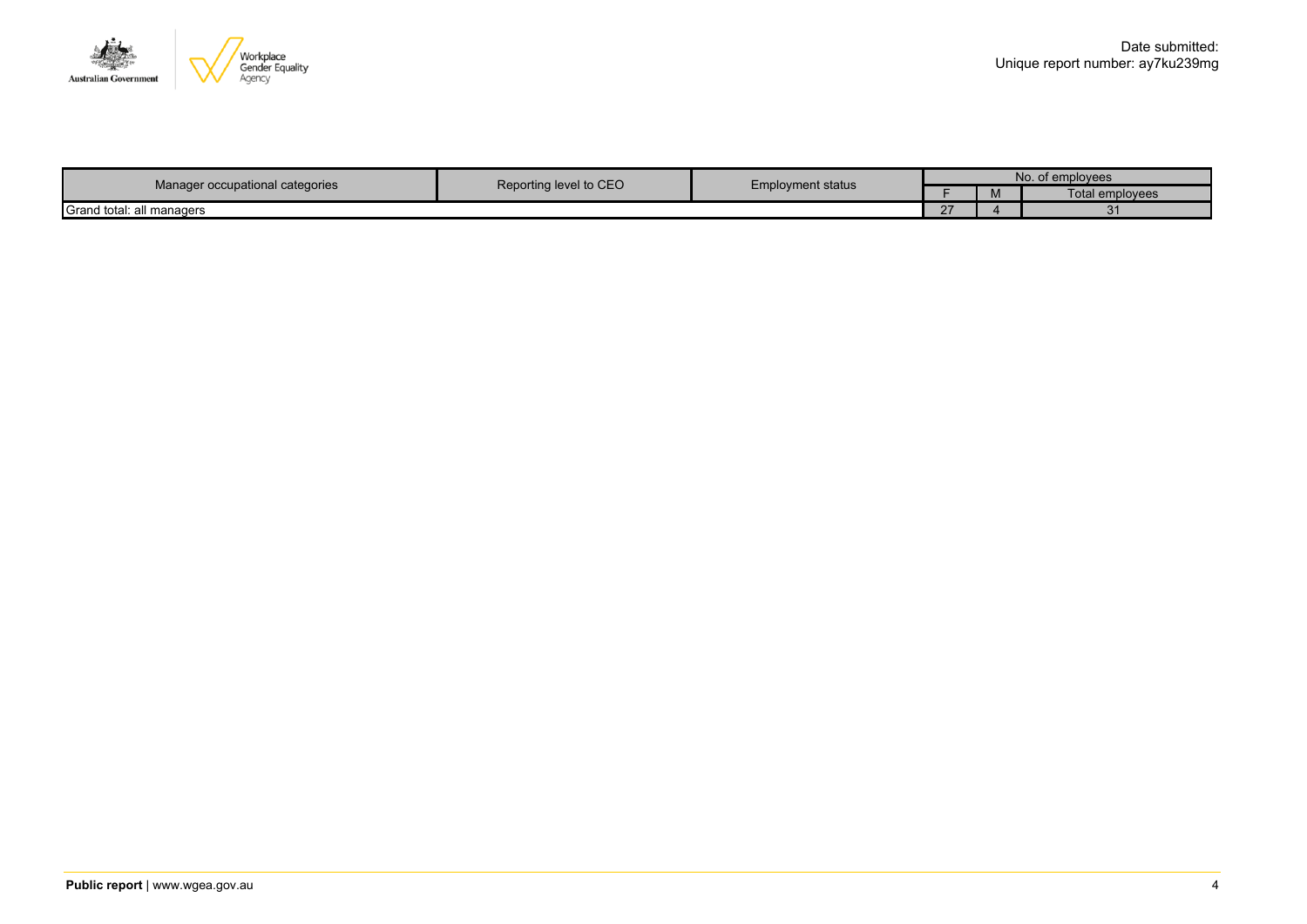

# Workplace profile

### **Non-manager**

|                                                                                                                                                         |                          | No. of employees (excluding graduates and apprentices) No. of graduates (if applicable) No. of apprentices (if applicable) |              |              |              |              |              |                 |
|---------------------------------------------------------------------------------------------------------------------------------------------------------|--------------------------|----------------------------------------------------------------------------------------------------------------------------|--------------|--------------|--------------|--------------|--------------|-----------------|
|                                                                                                                                                         | <b>Employment status</b> |                                                                                                                            | M            | F            | M            | F.           | M            | Total employees |
|                                                                                                                                                         | Full-time permanent      | $\overline{74}$                                                                                                            | 9            | 0            | 0            | 0            | 0            | 83              |
|                                                                                                                                                         | Full-time contract       | 10                                                                                                                         | 2            | $\mathbf{0}$ | $\mathbf{0}$ | $\Omega$     | $\mathbf{0}$ | 12              |
| Non-manager occupational categories<br>Professionals<br>Technicians and trade<br>Community and personal service<br>Clerical and administrative<br>Sales | Part-time permanent      | 55                                                                                                                         | 2            | $\mathbf 0$  | 0            | 0            | $\mathbf 0$  | 57              |
|                                                                                                                                                         | Part-time contract       | 6                                                                                                                          |              | 0            | 0            | $\Omega$     | $\mathbf 0$  |                 |
|                                                                                                                                                         | Casual                   | 3                                                                                                                          | 6            | $\mathbf{0}$ | $\mathbf{0}$ | $\Omega$     | $\Omega$     | 9               |
|                                                                                                                                                         | Full-time permanent      |                                                                                                                            |              | $\mathbf 0$  | $\mathbf 0$  | 0            | $\mathbf 0$  | 2               |
|                                                                                                                                                         | Full-time contract       | 0                                                                                                                          | $\mathbf{0}$ | 0            | $\mathbf 0$  | 0            | $\mathbf 0$  | $\mathbf{0}$    |
|                                                                                                                                                         | Part-time permanent      | $\mathsf{O}$                                                                                                               | $\mathbf 0$  | 0            | $\mathbf 0$  | 0            | $\mathbf 0$  | $\Omega$        |
|                                                                                                                                                         | Part-time contract       | $\mathbf 0$                                                                                                                | $\Omega$     | $\mathbf{0}$ | $\mathbf{0}$ | $\Omega$     | $\Omega$     | $\Omega$        |
|                                                                                                                                                         | Casual                   | 0                                                                                                                          | $\mathbf 0$  | $\mathbf 0$  | $\mathbf 0$  | $\mathbf 0$  | $\mathbf 0$  | $\Omega$        |
|                                                                                                                                                         | Full-time permanent      | 4                                                                                                                          | 3            | $\mathbf 0$  | 0            | $\Omega$     | $\Omega$     |                 |
|                                                                                                                                                         | Full-time contract       | $\Omega$                                                                                                                   | $\Omega$     | $\mathbf 0$  | 0            | 0            | $\mathbf 0$  | $\Omega$        |
|                                                                                                                                                         | Part-time permanent      | 98                                                                                                                         | 37           | $\mathbf 0$  | $\mathbf 0$  | $\mathbf 0$  | $\mathbf 0$  | 135             |
|                                                                                                                                                         | Part-time contract       | 5                                                                                                                          | $\mathbf 0$  | $\mathbf 0$  | $\mathbf 0$  | $\mathbf{0}$ | $\mathbf 0$  | 5               |
|                                                                                                                                                         | Casual                   | 5                                                                                                                          | 4            | $\mathbf 0$  | $\Omega$     | 0            | $\Omega$     | 9               |
|                                                                                                                                                         | Full-time permanent      | 12                                                                                                                         |              | $\Omega$     | $\mathbf{0}$ | $\Omega$     | $\Omega$     | 13              |
|                                                                                                                                                         | Full-time contract       |                                                                                                                            | 0            | $\mathbf 0$  | $\mathbf 0$  | 0            | 0            |                 |
|                                                                                                                                                         | Part-time permanent      | 16                                                                                                                         |              | $\Omega$     | $\Omega$     | 0            | $\Omega$     | 17              |
|                                                                                                                                                         | Part-time contract       | $\mathbf 0$                                                                                                                | $\mathbf 0$  | $\mathbf 0$  | 0            | 0            | $\mathbf 0$  | $\mathbf{0}$    |
|                                                                                                                                                         | Casual                   | 3                                                                                                                          | $\mathbf 0$  | $\mathbf 0$  | $\mathbf 0$  | $\mathbf 0$  | 0            | 3               |
|                                                                                                                                                         | Full-time permanent      | $\mathbf 0$                                                                                                                | $\mathbf 0$  | $\mathbf 0$  | $\mathbf 0$  | 0            | $\mathbf 0$  | $\Omega$        |
|                                                                                                                                                         | Full-time contract       | 0                                                                                                                          | $\mathbf{0}$ | $\mathbf 0$  | $\Omega$     | $\Omega$     | $\Omega$     | $\Omega$        |
|                                                                                                                                                         | Part-time permanent      | $\mathbf 0$                                                                                                                | $\mathbf{0}$ | $\mathbf 0$  | $\mathbf 0$  | 0            | $\mathbf 0$  | $\mathbf{0}$    |
|                                                                                                                                                         | Part-time contract       | 0                                                                                                                          | $\mathbf 0$  | $\mathbf 0$  | $\mathbf 0$  | 0            | $\mathbf 0$  | $\Omega$        |
|                                                                                                                                                         | Casual                   | 0                                                                                                                          | $\mathbf 0$  | $\mathbf 0$  | 0            | 0            | $\mathbf 0$  | $\Omega$        |
|                                                                                                                                                         | Full-time permanent      | $\mathbf 0$                                                                                                                | $\Omega$     | 0            | 0            | 0            | 0            | $\mathbf{0}$    |
|                                                                                                                                                         | Full-time contract       | $\mathsf{O}$                                                                                                               | $\mathbf 0$  | $\mathbf 0$  | $\mathbf 0$  | 0            | $\mathbf 0$  | $\Omega$        |
| Machinery operators and drivers                                                                                                                         | Part-time permanent      | $\mathbf 0$                                                                                                                | $\mathbf 0$  | $\mathbf 0$  | 0            | 0            | $\mathbf 0$  | $\mathbf 0$     |
|                                                                                                                                                         | Part-time contract       | 0                                                                                                                          | $\Omega$     | 0            | 0            | 0            | 0            | $\mathbf{0}$    |
|                                                                                                                                                         | Casual                   | $\mathbf 0$                                                                                                                | $\mathbf 0$  | $\mathbf 0$  | $\Omega$     | $\Omega$     | $\mathbf 0$  | $\Omega$        |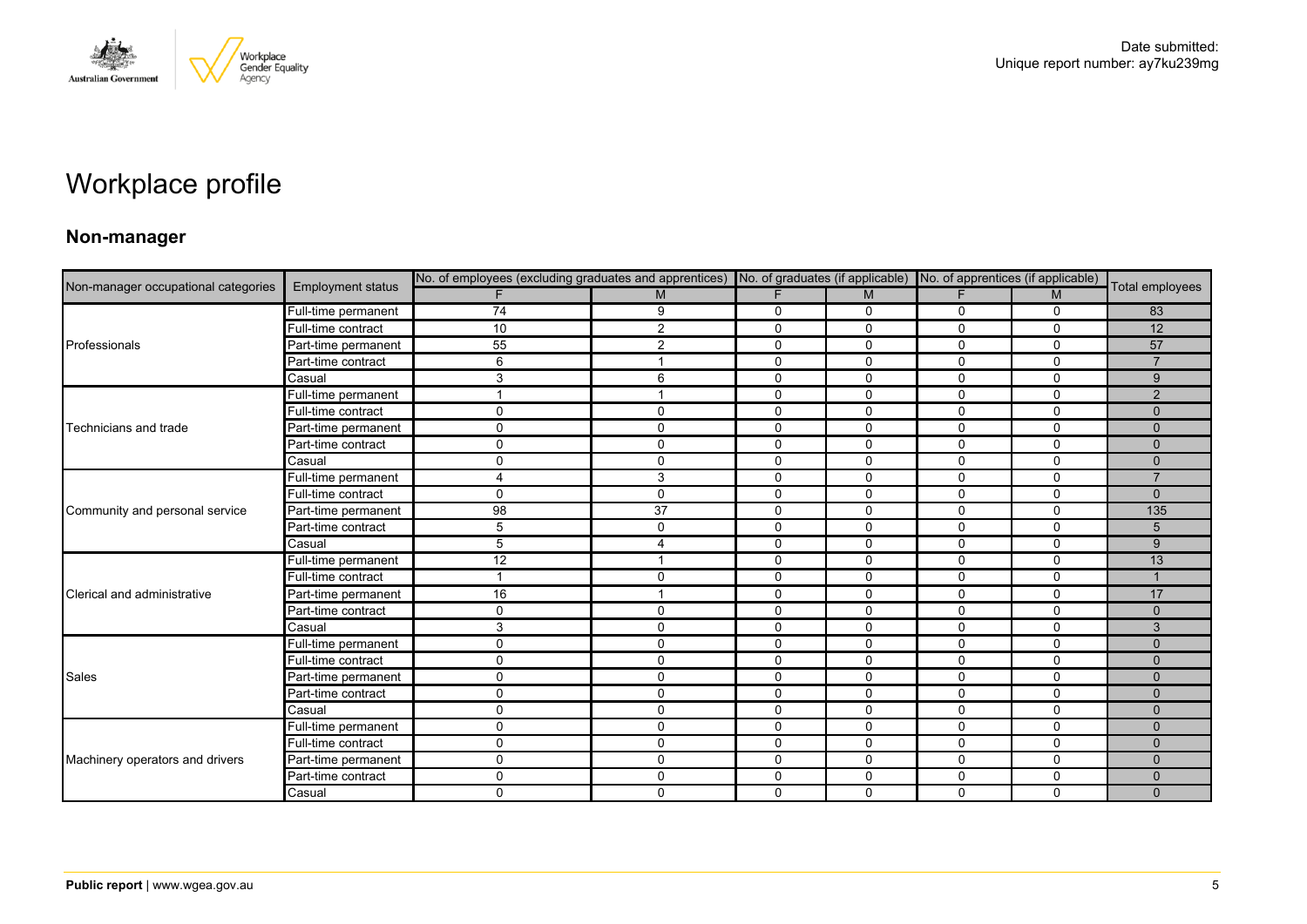

| Non-manager occupational categories<br>Labourers<br><b>Others</b> | <b>Employment status</b> | No. of employees (excluding graduates and apprentices) No. of graduates (if applicable) No. of apprentices (if applicable) Total employees |    |  |   |  |   |     |
|-------------------------------------------------------------------|--------------------------|--------------------------------------------------------------------------------------------------------------------------------------------|----|--|---|--|---|-----|
|                                                                   |                          |                                                                                                                                            |    |  | M |  | M |     |
|                                                                   | Full-time permanent      |                                                                                                                                            |    |  |   |  |   |     |
|                                                                   | Full-time contract       |                                                                                                                                            |    |  |   |  |   |     |
|                                                                   | Part-time permanent      |                                                                                                                                            |    |  |   |  |   |     |
|                                                                   | Part-time contract       |                                                                                                                                            |    |  |   |  |   |     |
|                                                                   | Casual                   |                                                                                                                                            |    |  |   |  |   |     |
|                                                                   | Full-time permanent      |                                                                                                                                            |    |  |   |  |   |     |
|                                                                   | Full-time contract       |                                                                                                                                            |    |  |   |  |   |     |
|                                                                   | Part-time permanent      |                                                                                                                                            |    |  |   |  |   |     |
|                                                                   | Part-time contract       |                                                                                                                                            |    |  |   |  |   |     |
|                                                                   | Casual                   |                                                                                                                                            |    |  |   |  |   |     |
| Grand total: all non-managers                                     |                          | 293                                                                                                                                        | 70 |  |   |  |   | 363 |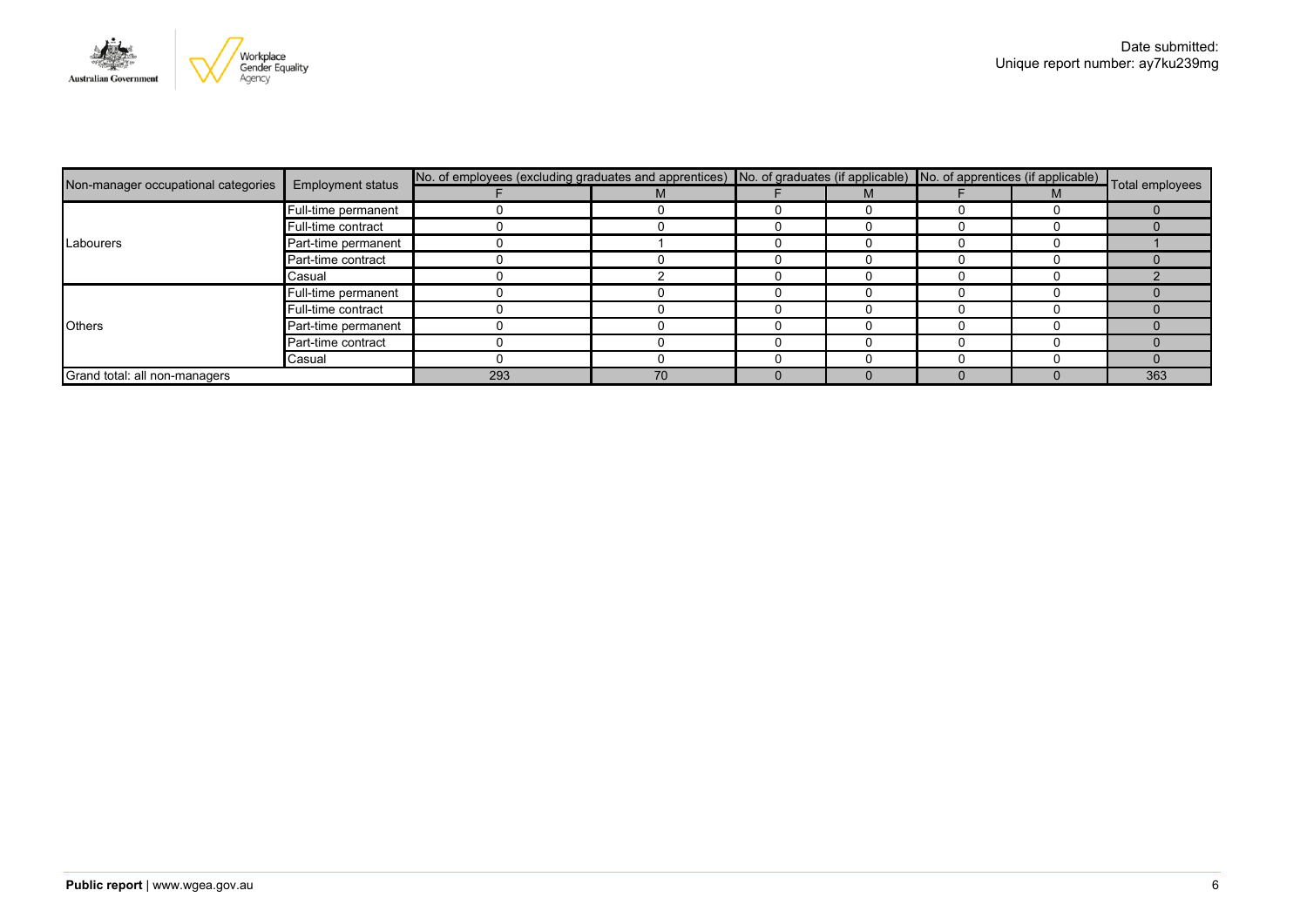

# Reporting questionnaire

# **Gender equality indicator 1: Gender composition of workforce**

This indicator seeks information about the gender composition of relevant employers in a standardised format, to enable the aggregation of data across and within industries. The aggregated data in your workplace profile assists relevant employers in understanding the characteristics of their workforce, including in relation to occupational segregation, the position of women and men in management within their industry or sector, and patterns of potentially insecure employment.

#### **NB. IMPORTANT:**

**• References to the Act mean the Workplace Gender Equality Act 2012.**

• A formal 'policy' and/or 'formal strategy' in this questionnaire refers to formal policies and/or strategies that are **either standalone or contained within another formal policy/formal strategy.**

• Data provided in this reporting questionnaire covers the TOTAL reporting period from 1 April 2019 to 31 March 2020. (This differs from the workplace profile data which is taken at a point-in-time during the reporting period).

- **• Answers need to reflect ALL organisations covered in this report.**
- . If you select "NO, Insufficient resources/expertise" to any option, this may cover human or financial resources.
- **1. Do you have formal policies and/or formal strategies in place that SPECIFICALLY SUPPORT GENDER EQUALITY relating to the following?**

#### **1.1 Recruitment**

- $\Box$  Yes (select all applicable answers)
	- $\Box$  Policy
	- $\Box$  Strategy
- $\boxtimes$  No (you may specify why no formal policy or formal strategy is in place)
	- $\Box$  Currently under development, please enter date this is due to be completed
		- $\overline{\Box}$  Insufficient resources/expertise
		- $\Box$  Not a priority

#### **1.2 Retention**

- $\Box$  Yes (select all applicable answers)
	- $\Box$  Policy
	- $\Box$  Strategy
- $\boxtimes$  No (you may specify why no formal policy or formal strategy is in place)
	- $\Box$  Currently under development, please enter date this is due to be completed
		- Insufficient resources/expertise
		- Not a priority

#### **1.3 Performance management processes**

- $\Box$  Yes (select all applicable answers)
	- $\overline{\Box}$  Policy
	- $\Box$  Strategy
- $\boxtimes$  No (you may specify why no formal policy or formal strategy is in place)
	- $\Box$  Currently under development, please enter date this is due to be completed
	- $\Box$  Insufficient resources/expertise
	- $\Box$  Not a priority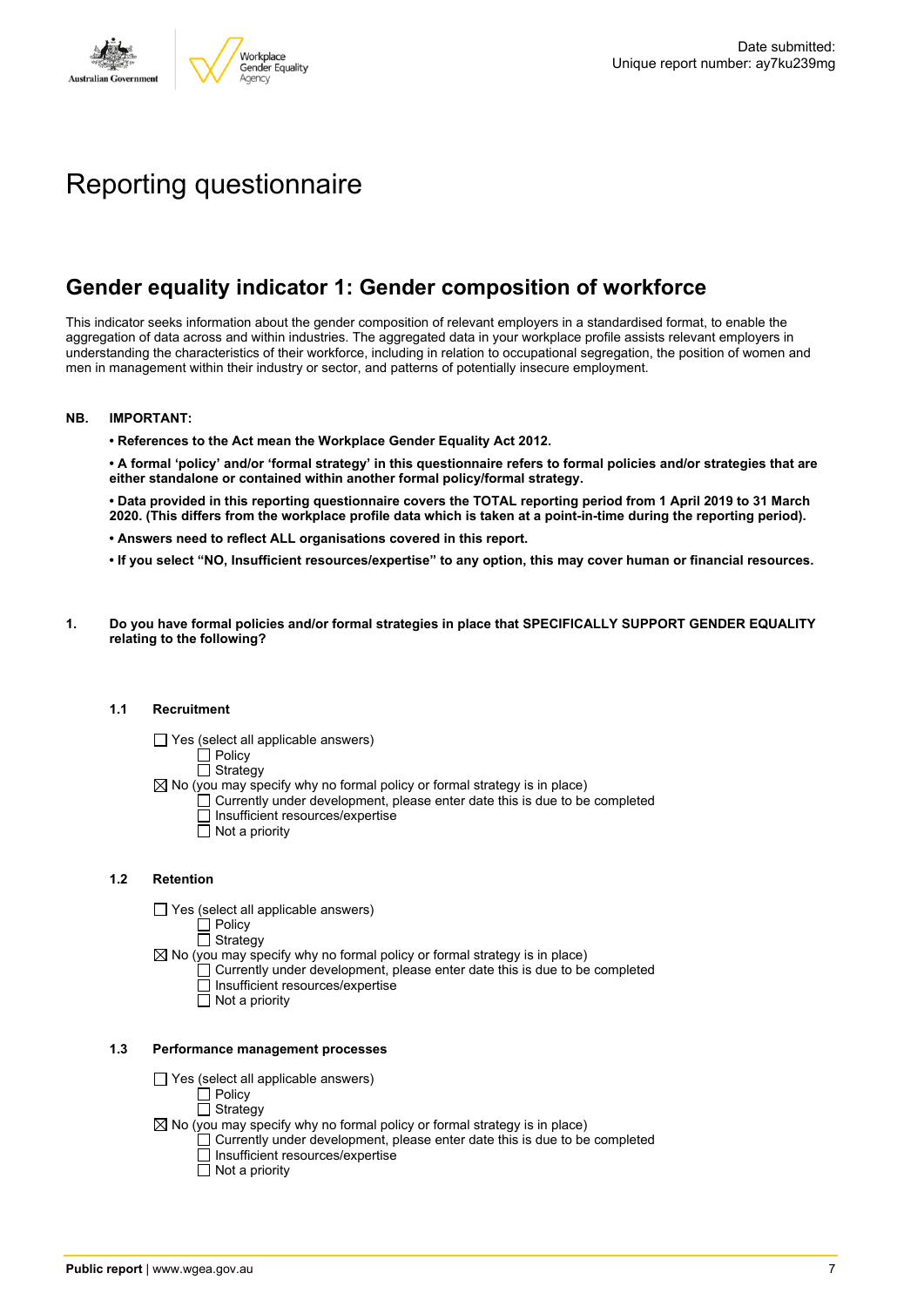



#### **1.4 Promotions**

 $\Box$  Yes (select all applicable answers)

 $\Box$  Policy  $\overline{\Box}$  Strategy

- $\boxtimes$  No (you may specify why no formal policy or formal strategy is in place)
	- $\Box$  Currently under development, please enter date this is due to be completed □ Insufficient resources/expertise
		- $\overline{\Box}$  Not a priority

#### **1.5 Talent identification/identification of high potentials**

- Yes (select all applicable answers)
	- Policy
	- □ Strategy
- $\boxtimes$  No (you may specify why no formal policy or formal strategy is in place)
	- Currently under development, please enter date this is due to be completed Insufficient resources/expertise
		- $\overline{\Box}$  Not a priority

#### **1.6 Succession planning**

- $\Box$  Yes (select all applicable answers)
	- Policy
	- Strategy
- $\boxtimes$  No (you may specify why no formal policy or formal strategy is in place)  $\Box$  Currently under development, please enter date this is due to be completed Insufficient resources/expertise Not a priority

#### **1.7 Training and development**

- $\Box$  Yes (select all applicable answers)
	- $\Box$  Policy
	- $\Box$  Strategy
- $\boxtimes$  No (you may specify why no formal policy or formal strategy is in place)
	- Currently under development, please enter date this is due to be completed Insufficient resources/expertise
		- $\Box$  Not a priority

#### **1.8 Key performance indicators for managers relating to gender equality**

- $\Box$  Yes (select all applicable answers)
	- Policy
	- **Strategy**
- $\boxtimes$  No (you may specify why no formal policy or formal strategy is in place)
	- $\Box$  Currently under development, please enter date this is due to be completed Insufficient resources/expertise
		- Not a priority

#### **1.9 Gender equality overall**

- $\boxtimes$  Yes (select all applicable answers)
	- $\Box$  Policy
	- $\overline{\boxtimes}$  Strategy
- $\Box$  No (you may specify why no formal policy or formal strategy is in place)
	- $\Box$  Currently under development, please enter date this is due to be completed □ Insufficient resources/expertise
		- $\Box$  Not a priority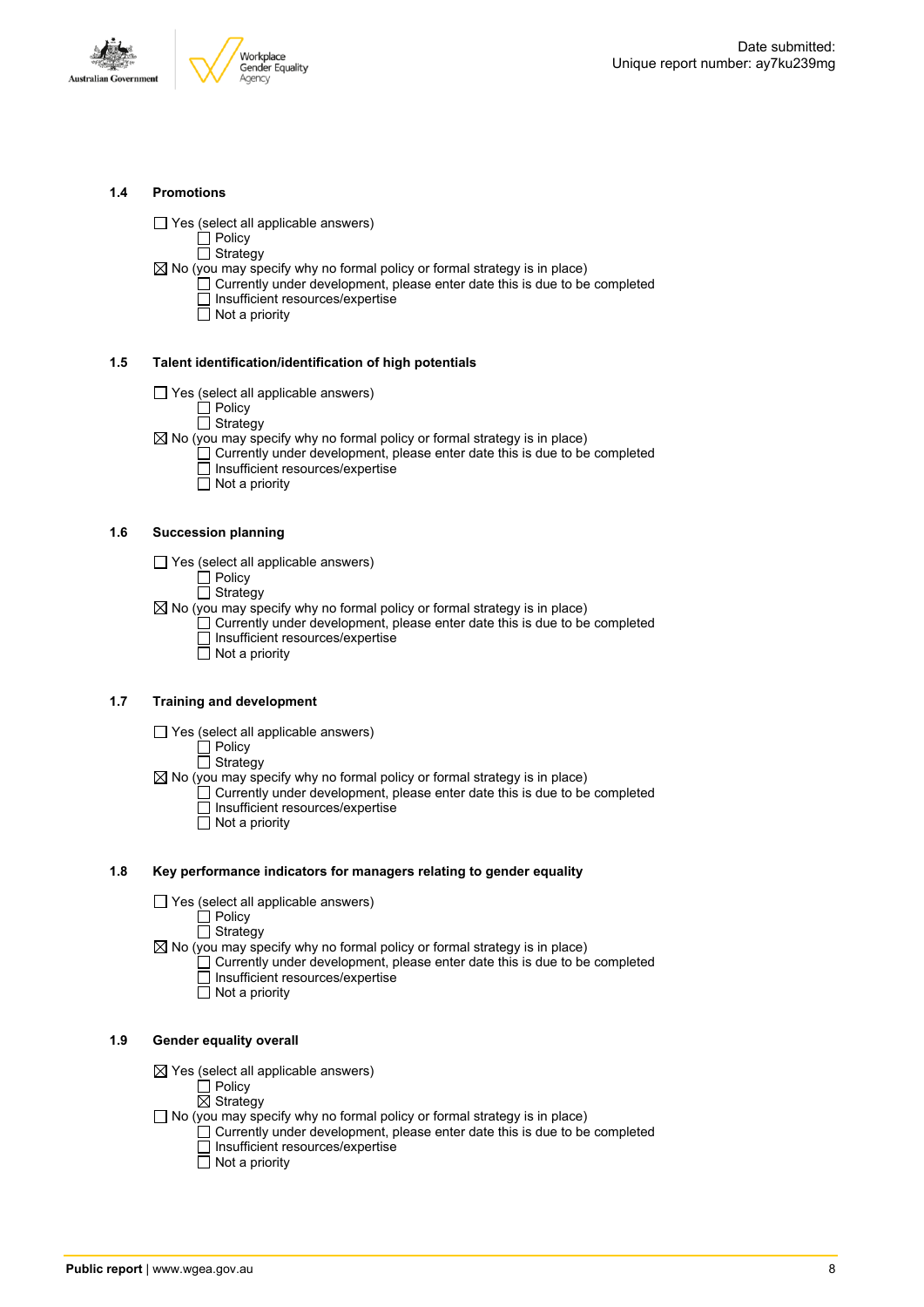



**1.10 How many employees were promoted during the reporting period against each category below? IMPORTANT: Because promotions are included in the number of appointments in Q1.11, the number of promotions should never exceed appointments.**

|                                         | Managers |      | Non-managers |      |  |
|-----------------------------------------|----------|------|--------------|------|--|
|                                         | Female   | Male | Female       | Male |  |
| Permanent/ongoing full-time employees   | 0        | 0    | 6            |      |  |
| Permanent/ongoing part-time employees   |          | 0    |              |      |  |
| Fixed-term contract full-time employees | 0        | 0    | 0            | U    |  |
| Fixed-term contract part-time employees | 0        | 0    | 0            |      |  |
| Casual employees                        | 0        | 0    | C            |      |  |

**1.11 How many appointments in total were made to manager and non-manager roles (based on WGEA-defined managers/non-managers) during the reporting period (add the number of external appointments and internal promotions together)?**

|                                                                         | Female | Male |
|-------------------------------------------------------------------------|--------|------|
| Number of appointments made to MANAGER roles (including promotions)     |        |      |
| Number of appointments made to NON-MANAGER roles (including promotions) | 136    | 28   |

**1.12 How many employees resigned during the reporting period against each category below?**

|                                         | Managers |      | Non-managers |      |
|-----------------------------------------|----------|------|--------------|------|
|                                         | Female   | Male | Female       | Male |
| Permanent/ongoing full-time employees   | 5        |      | 19           | 0    |
| Permanent/ongoing part-time employees   | C        | 0    | 26           | 3    |
| Fixed-term contract full-time employees | 3        | 0    |              | າ    |
| Fixed-term contract part-time employees |          | 0    |              | 0    |
| Casual employees                        | C        | 0    | 4            |      |

**1.13 If your organisation would like to provide additional information relating to gender equality indicator 1, please do so below.**

# **Gender equality indicator 2: Gender composition of governing bodies**

Gender composition of governing bodies is an indicator of gender equality at the highest level of organisational leadership and decision-making. This gender equality indicator seeks information on the representation of women and men on governing bodies. The term "governing body" in relation to a relevant employer is broad and depends on the nature of your organisation. It can mean the board of directors, trustees, committee of management, council or other governing authority of the employer.

- 2. The organisation(s) you are reporting on will have a governing body. In the Act, governing body is defined as "the board of directors, trustees, committee of management, council or other governing authority of the employer". This question relates to the highest governing body for your Australian entity, even if it is located overseas.
	- **2.1 Please answer the following questions relating to each governing body covered in this report.**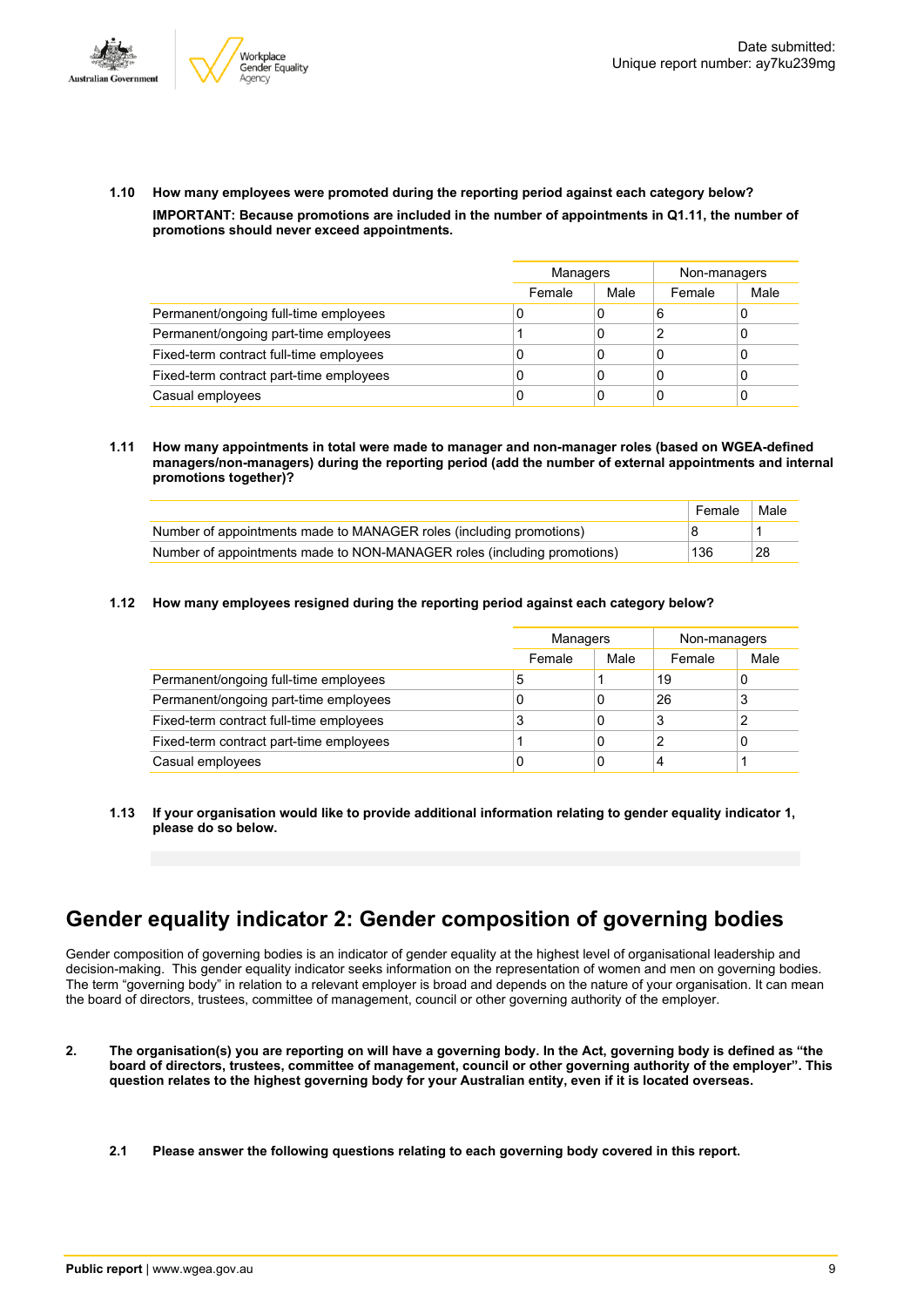

**Note: If this report covers more than one organisation, the questions below will be repeated for each organisation before proceeding to question 2.2.**

If your organisation's governing body is the same as your parent entity's, you will need to add your **organisation's name BUT the numerical details of your parent entity's governing body.**

#### **2.1a.1 Organisation name?**

Autism Queensland Ltd

2.1b.1 What gender is the Chair on this governing body (if the role of the Chair rotates, enter the gender of the **Chair at your last meeting)?**

#### **2.1c.1 How many other members are on this governing body (excluding the Chair/s)?**

| umne. | - |  |
|-------|---|--|

#### **2.1d.1 Has a target been set to increase the representation of women on this governing body?**

 $\Box$  Yes

 $\boxtimes$  No (you may specify why a target has not been set)

Governing body/board has gender balance (e.g. 40% women/40% men/20% either)

Currently under development, please enter date this is due to be completed

 $\overline{\Box}$  Insufficient resources/expertise

 $\square$  Do not have control over governing body/board appointments (provide details why):

- $\Box$  Not a priority
- Other (provide details):

#### **2.1g.1 Are you reporting on any other organisations in this report?**

| n<br>۸ľ<br>Y, |
|---------------|

#### 2.2 Do you have a formal selection policy and/or formal selection strategy for governing body members for ALL **organisations covered in this report?**

 $\boxtimes$  Yes (select all applicable answers)

Policy

Strategy  $\Box$  No (you may specify why no formal selection policy or formal selection strategy is in place)

- In place for some governing bodies
- Currently under development, please enter date this is due to be completed
- Insufficient resources/expertise
- $\Box$  Do not have control over governing body appointments (provide details why)
- $\overline{\Box}$  Not a priority
- $\Box$  Other (provide details):
- **2.3 Does your organisation operate as a partnership structure (i.e. select NO if your organisation is an "incorporated" entity - Pty Ltd, Ltd or Inc; or an "unincorporated" entity)?**
	- Yes  $\overline{\boxtimes}$  No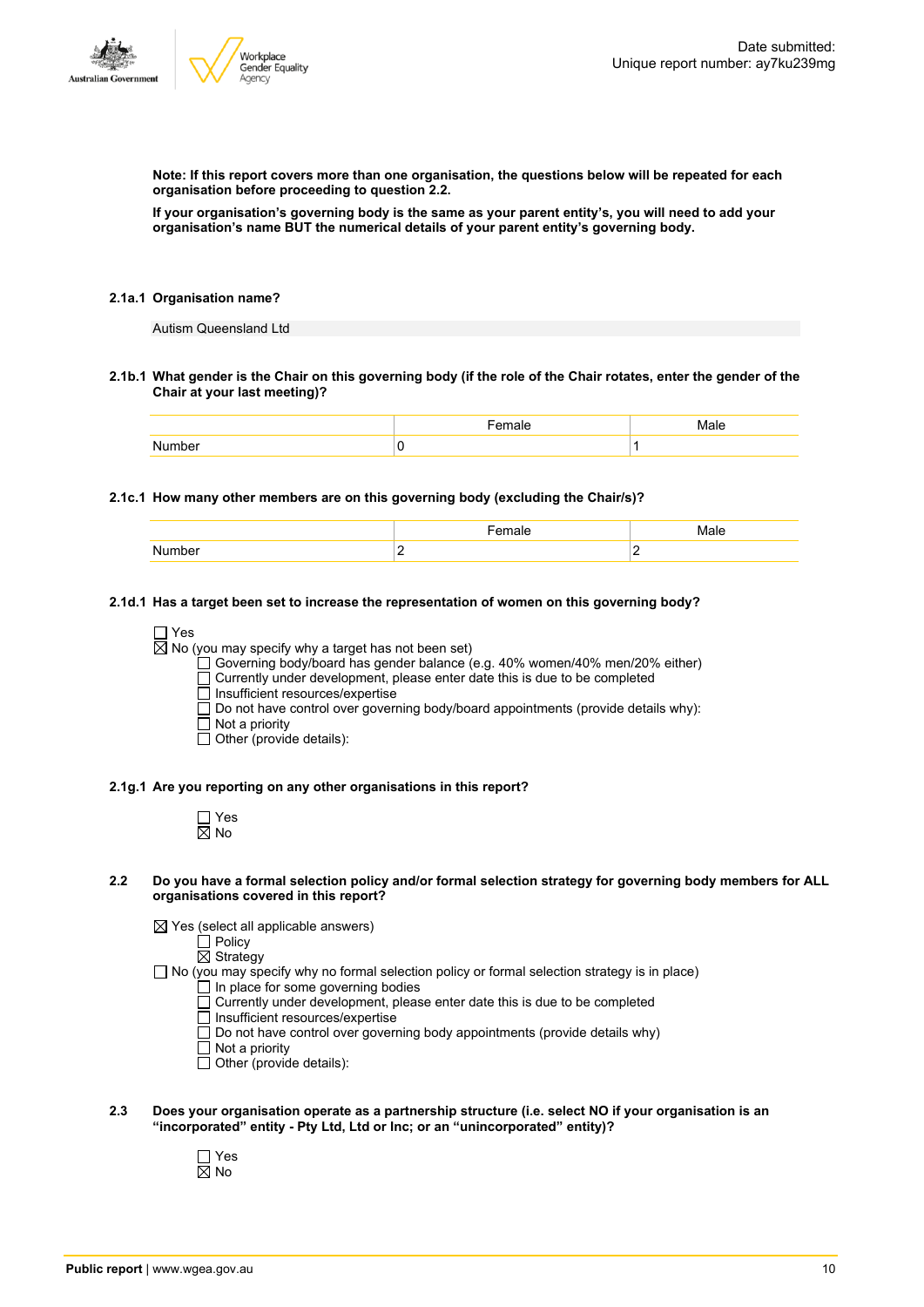

**2.5 If your organisation would like to provide additional information relating to gender equality indicator 2, please do so below.**

# **Gender equality indicator 3: Equal remuneration between women and men**

Equal remuneration between women and men is a key component of improving women's economic security and progressing gender equality.

- **3. Do you have a formal policy and/or formal strategy on remuneration generally?**
	- $\boxtimes$  Yes (select all applicable answers)
		-
		- $\Box$  Policy
		- $\overline{\boxtimes}$  Strategy
	- $\Box$  No (you may specify why no formal policy or formal strategy is in place)
		- Currently under development, please enter date this is due to be completed
		- Insufficient resources/expertise
		- Salaries set by awards/industrial or workplace agreements
		- $\overline{\Box}$  Non-award employees paid market rate
		- $\Box$  Not a priority
		- $\Box$  Other (provide details):

#### **3.1 Are specific gender pay equity objectives included in your formal policy and/or formal strategy?**

 $\Box$  Yes (provide details in question 3.2 below)

 $\overline{\boxtimes}$  No (you may specify why pay equity objectives are not included in your formal policy or formal strategy)

- $\Box$  Currently under development, please enter date this is due to be completed
- $\overline{\boxtimes}$  Salaries set by awards/industrial or workplace agreements
- $\Box$  Insufficient resources/expertise
- $\overline{\boxtimes}$  Non-award employees paid market rate
- $\Box$  Not a priority
- $\Box$  Other (provide details):

#### 4. Have you analysed your payroll to determine if there are any remuneration gaps between women and men (i.e. **conducted a gender pay gap analysis)?**

 $\Box$  Yes - the most recent gender remuneration gap analysis was undertaken:

- $\Box$  Within last 12 months
- $\Box$  Within last 1-2 years
- □ More than 2 years ago but less than 4 years ago
- $\Box$  Other (provide details):

 $\boxtimes$  No (you may specify why you have not analysed your payroll for gender remuneration gaps)

 $\Box$  Currently under development, please enter date this is due to be completed

Insufficient resources/expertise

Salaries for ALL employees (including managers) are set by awards or industrial agreements AND there is no room for discretion in pay changes (for example because pay increases occur only when there is a change in tenure or qualifications)

□ Salaries for SOME or ALL employees (including managers) are set by awards or industrial agreements and there IS room for discretion in pay changes (because pay increases can occur with some discretion such as performance assessments)

- $\Box$  Non-award employees paid market rate
- $\Box$  Not a priority
- $\Box$  Not a phonty<br> $\Box$  Other (provide details):

#### **4.2 If your organisation would like to provide additional information relating to gender equality indicator 3, please do so below:**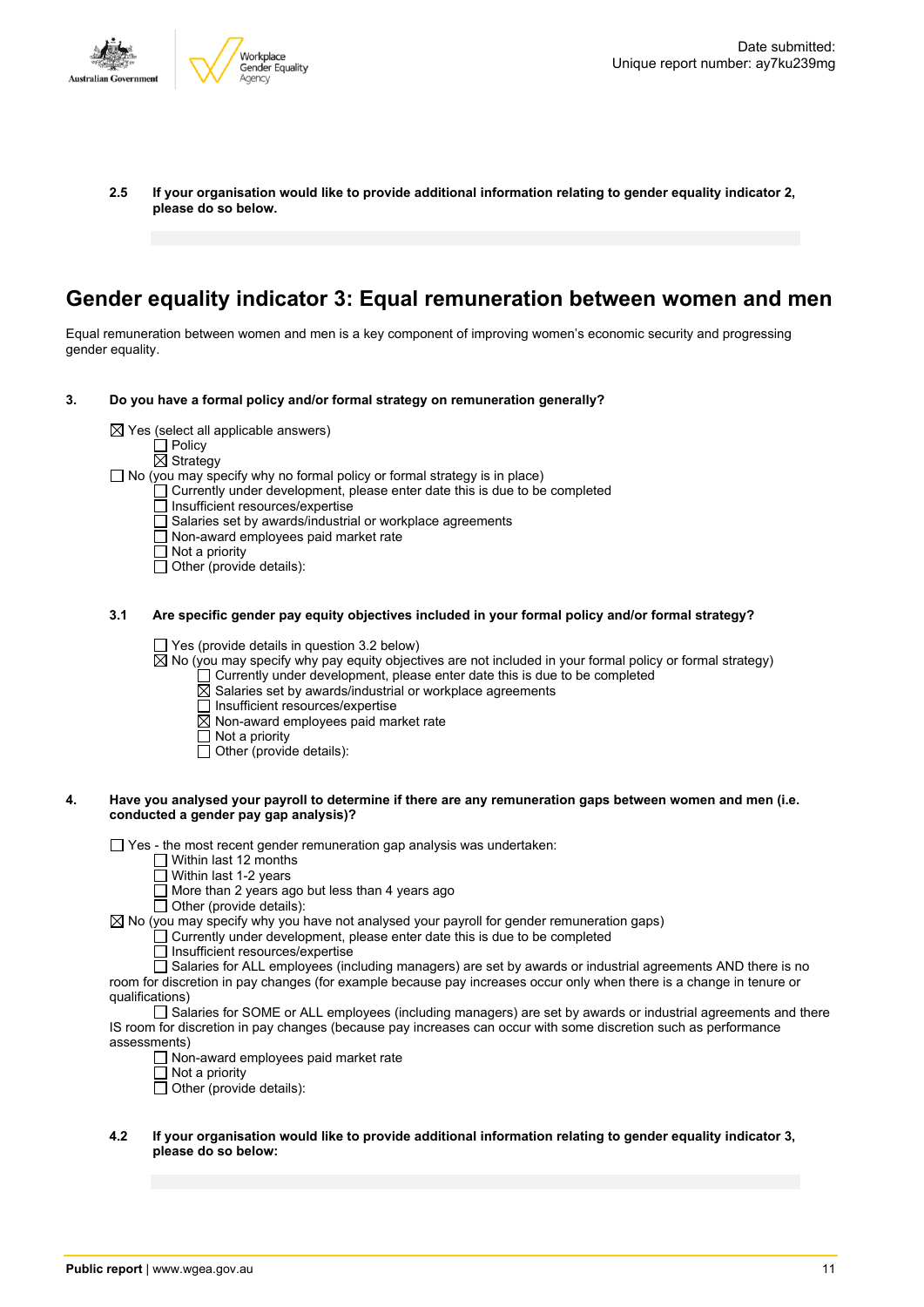### **Gender equality indicator 4: Flexible working and support for employees with family and caring responsibilities**

This indicator will enable the collection and use of information from relevant employers about the availability and utility of employment terms, conditions and practices relating to flexible working arrangements for employees and to working arrangements supporting employees with family or caring responsibilities. One aim of this indicator is to improve the capacity of women and men to combine paid work and family or caring responsibilities through such arrangements. The achievement of this goal is fundamental to gender equality and to maximising Australia's skilled workforce.

5. A "PRIMARY CARER" is the member of a couple or a single carer, REGARDLESS OF GENDER, identified as having **greater responsibility for the day-to-day care of a child.**

**Do you provide EMPLOYER FUNDED paid parental leave for PRIMARY CARERS that is available for women AND men, in addition to any government funded parental leave scheme for primary carers?**

 $\boxtimes$  Yes. (Please indicate how employer funded paid parental leave is provided to the primary carer):

By paying the gap between the employee's salary and the government's paid parental leave scheme

By paying the employee's full salary (in addition to the government's paid scheme), regardless of the period of time over which it is paid. For example, full pay for 12 weeks or half pay for 24 weeks

 $\Box$  As a lump sum payment (paid pre- or post- parental leave, or a combination)

 $\Box$  No, we offer paid parental leave for primary carers that is available to women ONLY (e.g. maternity leave). (Please indicate how employer funded paid parental leave is provided to women ONLY):

 $\Box$  By paying the gap between the employee's salary and the government's paid parental leave scheme

 $\square$  By paying the employee's full salary (in addition to the government's paid scheme), regardless of the period of time over which it is paid. For example, full pay for 12 weeks or half pay for 24 weeks

 $\Box$  As a lump sum payment (paid pre- or post- parental leave, or a combination)

No, we offer paid parental leave for primary carers that is available to men ONLY. (Please indicate how employer funded paid parental leave is provided to men ONLY):

 $\square$  By paying the gap between the employee's salary and the government's paid parental leave scheme

 $\Box$  By paying the employee's full salary (in addition to the government's paid scheme), regardless of the period of time over which it is paid. For example, full pay for 12 weeks or half pay for 24 weeks

 $\Box$  As a lump sum payment (paid pre- or post- parental leave, or a combination)

 $\Box$  No, not available (you may specify why this leave is not provided)

- $\Box$  Currently under development, please enter date this is due to be completed
	- $\overline{\Box}$  Insufficient resources/expertise
	- $\Box$  Government scheme is sufficient
	- $\Box$  Not a priority
	- $\Box$  Other (provide details):
- **5.1 How many weeks of EMPLOYER FUNDED paid parental leave for primary carers is provided? If different amounts of leave are provided (e.g. based on length of service) enter the MINIMUM number of weeks provided to eligible employees:**

6

- 5a. If your organisation would like to provide additional information on your paid parental leave for primary **carers e.g. eligibility period, where applicable the maximum number of weeks provided, and other arrangements you may have in place, please do so below.**
	- **5.2 What proportion of your total workforce has access to employer funded paid parental leave for PRIMARY CARERS?**
		- **• In your calculation, you MUST INCLUDE CASUALS when working out the proportion.**

| $\Box$ <10% |  |
|-------------|--|
| □ 10-20%    |  |
| l 121-30%   |  |
| □ 31-40%    |  |
| □ 41-50%    |  |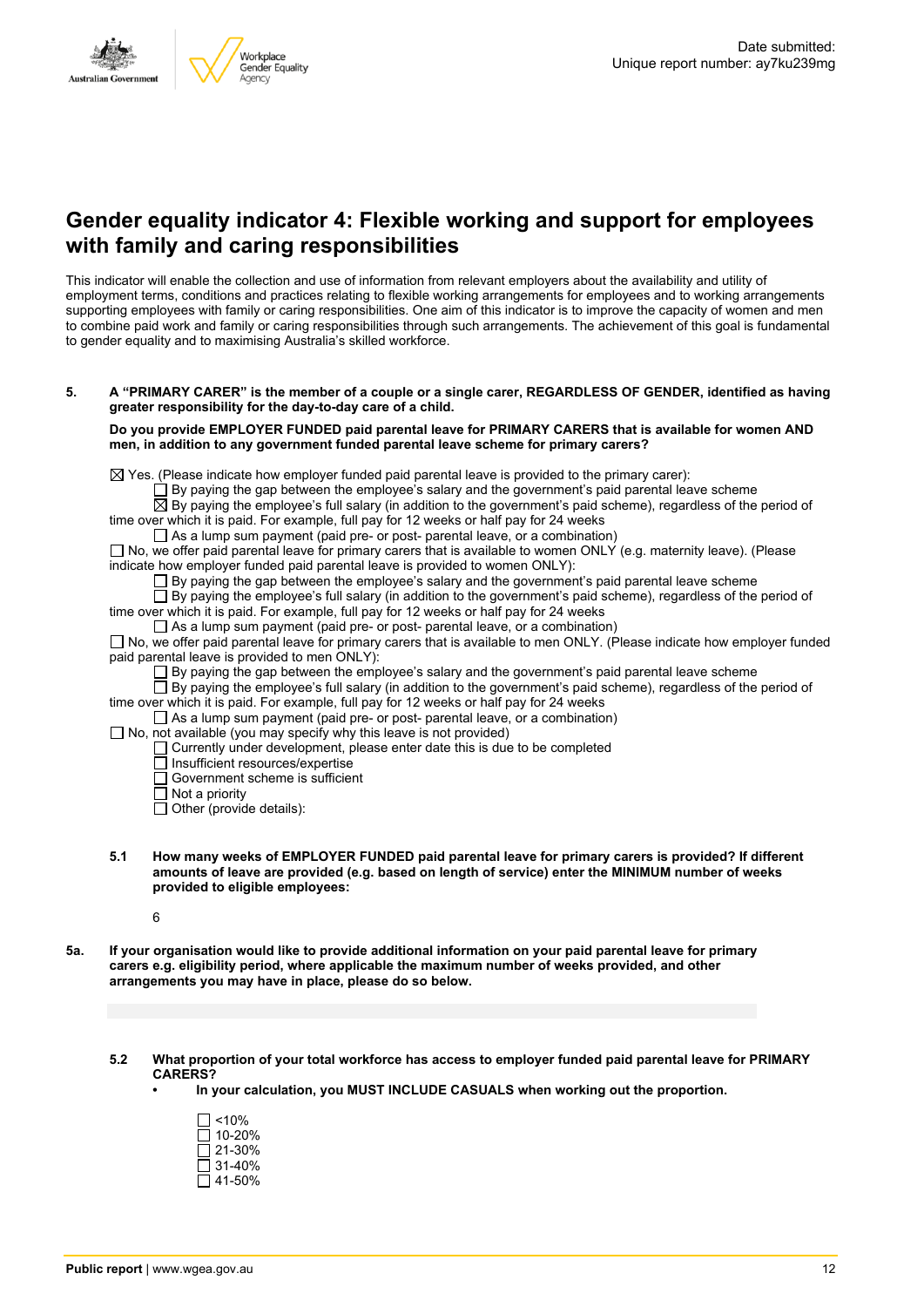

 $\square$  51-60%  $\Box$  61-70%  $\overline{\boxtimes}$  71-80% 81-90%  $\Box$  91-99%  $\Box$  100%

**5.3 Please indicate whether your employer funded paid parental leave for primary carers covers:**

- Adoption  $\boxtimes$  Surrogacy  $\overline{\boxtimes}$  Stillbirth
- 6. A "SECONDARY CARER" is a member of a couple or a single carer, REGARDLESS OF GENDER, who is not the **primary carer.**

**Do you provide EMPLOYER FUNDED paid parental leave for SECONDARY CARERS that is available for men and women, in addition to any government funded parental leave scheme for secondary carers?**

| $\sqsupset$ Yes                                                                                                   |
|-------------------------------------------------------------------------------------------------------------------|
| $\Box$ No, we offer paid parental leave for SECONDARY CARERS that is available to men ONLY (e.g. paternity leave) |
| No, we offer paid parental leave for SECONDARY CARERS that is available to women ONLY                             |
| $\boxtimes$ No (you may specify why employer funded paid parental leave for secondary carers is not paid)         |
| $\Box$ Currently under development, please enter date this is due to be completed                                 |
| □ Insufficient resources/expertise                                                                                |
| $\Box$ Government scheme is sufficient                                                                            |
| $\Box$ Not a priority                                                                                             |

 $\boxtimes$  Other (provide details):

Dads and Partners can access up to 2 weeks of Personal Leave in lieu of Parental Leave

**7. How many MANAGERS have taken parental leave during the reporting period (paid and/or unpaid)? Include employees still on parental leave, regardless of when it commenced.**

|          | Primary carer's leave |      | Secondary carer's leave |      |  |
|----------|-----------------------|------|-------------------------|------|--|
|          | Female                | Male | Female                  | Male |  |
| Managers |                       |      |                         |      |  |

**7.1 How many NON-MANAGERS have taken parental leave during the reporting period (paid and/or unpaid)? Include employees still on parental leave, regardless of when it commenced.**

|              | Primary carer's leave |      | Secondary carer's leave |      |
|--------------|-----------------------|------|-------------------------|------|
|              | Female                | Male | Female                  | Male |
| Non-managers | 10                    |      |                         |      |

**8. How many MANAGERS, during the reporting period, ceased employment before returning to work from parental leave, regardless of when the leave commenced?**

**• Include those where parental leave was taken continuously with any other leave type. For example, where annual leave or any other paid or unpaid leave is also taken at that time.**

**• 'Ceased employment' means anyone who has exited the organisation for whatever reason, including resignations, redundancies and dismissals.**

|             | -----<br>naie |  |
|-------------|---------------|--|
| NЛ<br>.<br> |               |  |

**8.1 How many NON-MANAGERS, during the reporting period, ceased employment before returning to work from parental leave, regardless of when the leave commenced?**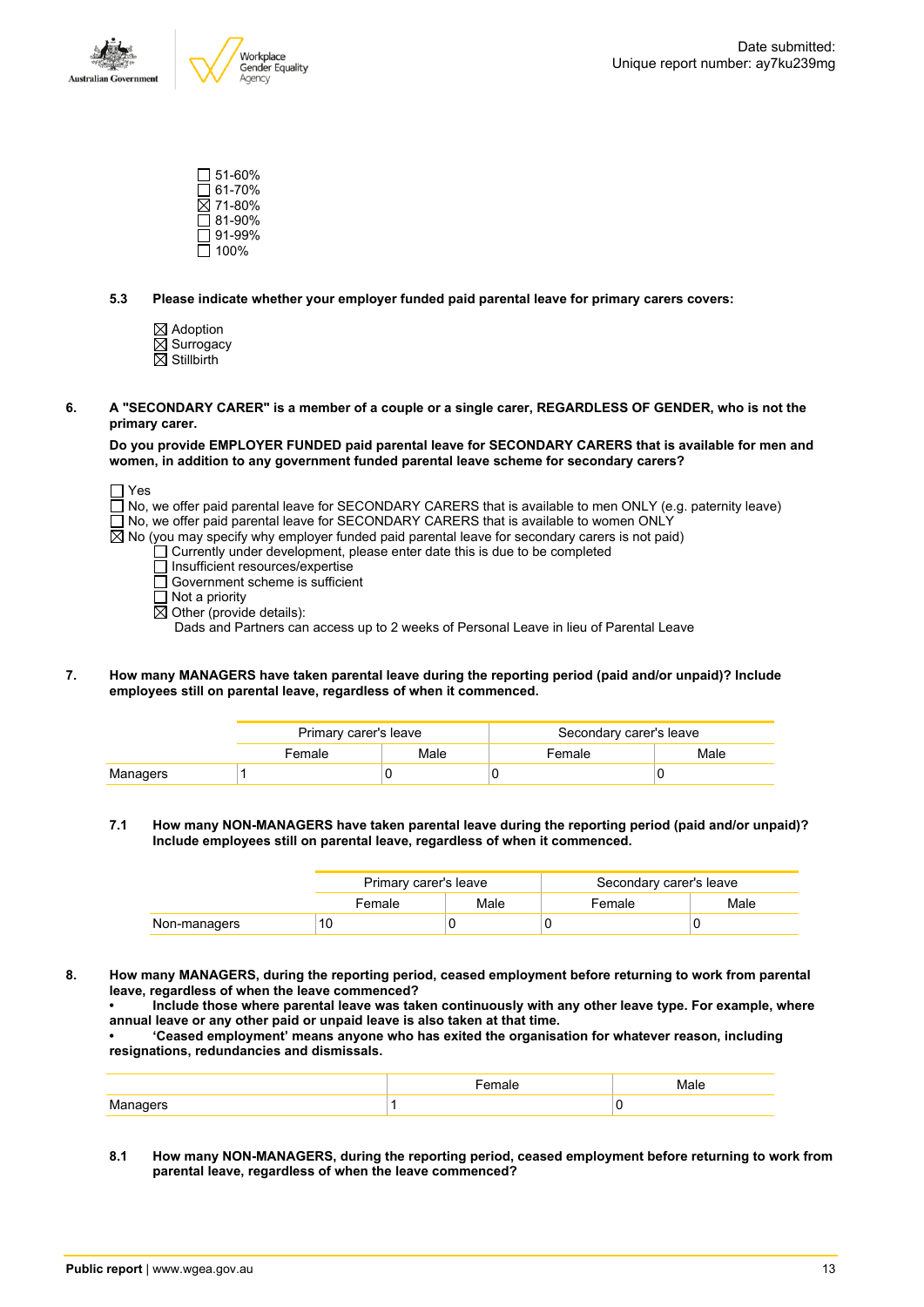**• Include those where parental leave was taken continuously with any other leave type. For example, where annual leave or any other paid or unpaid leave is also taken at that time.**

**• 'Ceased employment' means anyone who has exited the organisation for whatever reason, including resignations, redundancies and dismissals.**

|                   | $\blacksquare$ | Male |
|-------------------|----------------|------|
| Non-managers<br>ັ |                |      |

**9. Do you have a formal policy and/or formal strategy on flexible working arrangements?**

 $\Box$  Yes (select all applicable answers)

□ Policy  $\Box$  Strategy

 $\boxtimes$  No (you may specify why no formal policy or formal strategy is in place)

- $\Box$  Currently under development, please enter date this is due to be completed
	- $\Box$  Insufficient resources/expertise
	- Don't offer flexible arrangements
	- Not a priority
	- $\overline{\boxtimes}$  Other (provide details):
		- Informal policy part of normal operations / culture
- 10. Do you have a formal policy and/or formal strategy to support employees with family or caring responsibilities?
	- $\Box$  Yes (select all applicable answers)
		- $\Box$  Policy

#### $\overline{\Box}$  Strategy

 $\boxtimes$  No (you may specify why no formal policy or formal strategy is in place)

- Currently under development, please enter date this is due to be completed
	- Insufficient resources/expertise
	- $\Box$  Included in award/industrial or workplace agreement
	- $\Box$  Not a priority
	- $\overline{\boxtimes}$  Other (provide details):
		- Informal policy part of normal operations / culture
- 11. Do you offer any other support mechanisms, other than leave, for employees with family or caring responsibilities **(eg, employer-subsidised childcare, breastfeeding facilities)?**

#### ⊠ Yes

 $\Box$  No (you may specify why non-leave based measures are not in place)

- Currently under development, please enter date this is due to be completed
- Insufficient resources/expertise
- $\overline{\Box}$  Not a priority
- $\Box$  Other (provide details):
- **11.1 Please select what support mechanisms are in place and if they are available at all worksites. • Where only one worksite exists, for example a head-office, select "Available at all worksites".**
	- Employer subsidised childcare
		- $\Box$  Available at some worksites only
		- $\overline{\Box}$  Available at all worksites
	- $\Box$  On-site childcare
		- Available at some worksites only
		- Available at all worksites
	- $\Box$  Breastfeeding facilities
		- Available at some worksites only
		- Available at all worksites
	- Childcare referral services

Available at some worksites only

- □ Available at all worksites
- $\Box$  Internal support networks for parents Available at some worksites only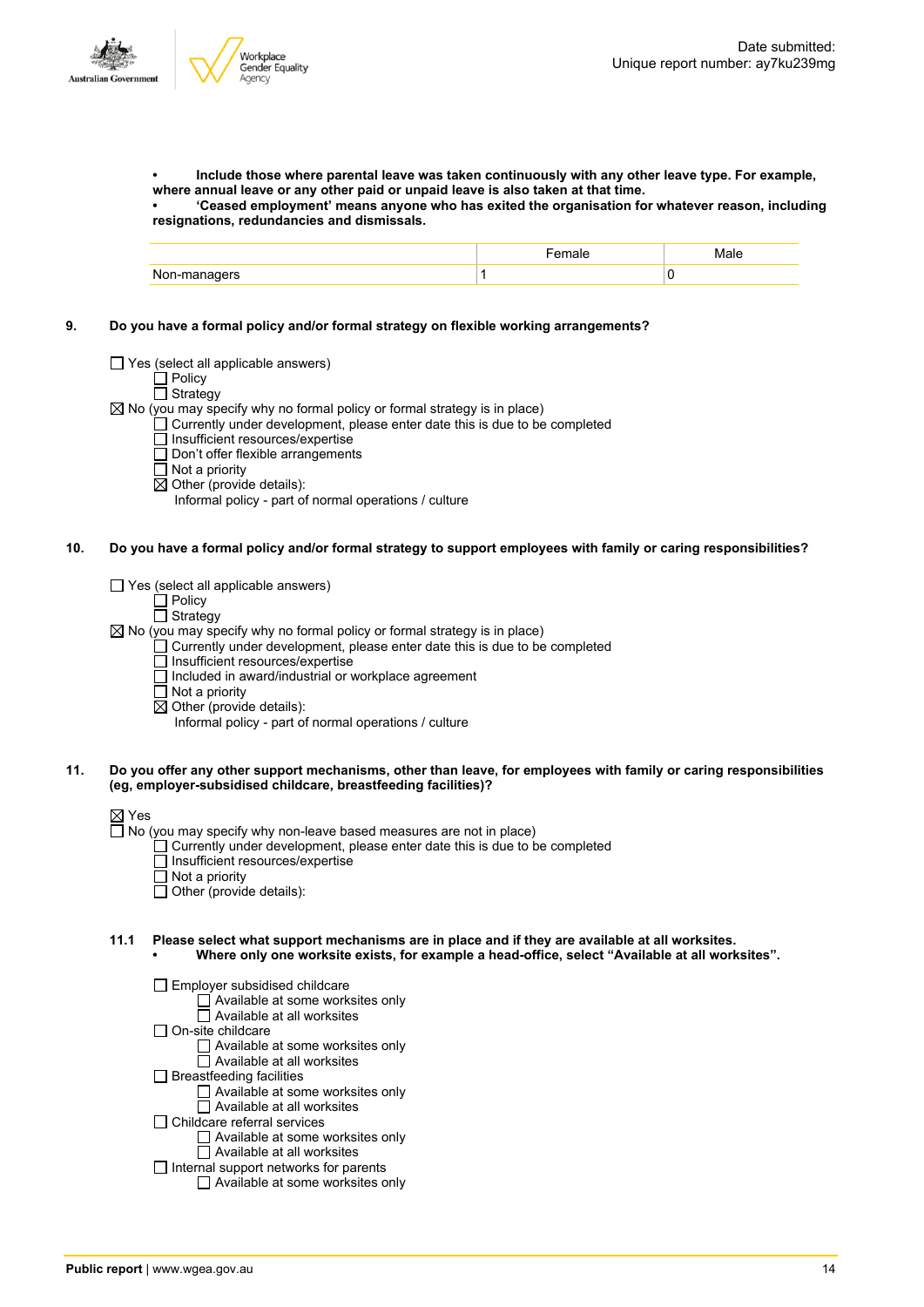

 $\Box$  Available at all worksites Return to work bonus (only select this option if the return to work bonus is NOT the balance of paid parental leave when an employee returns from leave) □ Available at some worksites only Available at all worksites  $\boxtimes$  Information packs to support new parents and/or those with elder care responsibilities  $\Box$  Available at some worksites only  $\overline{\boxtimes}$  Available at all worksites  $\Box$  Referral services to support employees with family and/or caring responsibilities □ Available at some worksites only  $\Box$  Available at all worksites Targeted communication mechanisms, for example intranet/ forums  $\Box$  Available at some worksites only Available at all worksites □ Support in securing school holiday care Available at some worksites only Available at all worksites  $\Box$  Coaching for employees on returning to work from parental leave □ Available at some worksites only  $\Box$  Available at all worksites  $\Box$  Parenting workshops targeting mothers  $\Box$  Available at some worksites only  $\Box$  Available at all worksites  $\Box$  Parenting workshops targeting fathers  $\Box$  Available at some worksites only  $\overline{\Box}$  Available at all worksites

□ None of the above, please complete question 11.2 below

#### 12. Do you have a formal policy and/or formal strategy to support employees who are experiencing family or domestic **violence?**

 $\Box$  Yes (select all applicable answers)

 $\overline{\Box}$  Policy □ Strategy

- $\boxtimes$  No (you may specify why no formal policy or formal strategy is in place)
	- Currently under development, please enter date this is due to be completed
		- Insufficient resources/expertise
		- $\boxtimes$  Included in award/industrial or workplace agreements
		- $\Box$  Not aware of the need
		- □ Not a priority
		- $\overline{\Box}$  Other (please provide details):

#### 13. Other than a formal policy and/or formal strategy, do you have any support mechanisms in place to support **employees who are experiencing family or domestic violence?**

 $\boxtimes$  Yes (select all applicable answers)

- $\boxtimes$  Employee assistance program (including access to a psychologist, chaplain or counsellor)
- $\Box$  Training of key personnel
- $\overline{\boxtimes}$  A domestic violence clause is in an enterprise agreement or workplace agreement
- $\Box$  Workplace safety planning
- $\overline{\boxtimes}$  Access to paid domestic violence leave (contained in an enterprise/workplace agreement)
- Access to unpaid domestic violence leave (contained in an enterprise/workplace agreement)
- $\Box$  Access to paid domestic violence leave (not contained in an enterprise/workplace agreement)
- $\boxtimes$  Access to unpaid leave
- $\boxtimes$  Confidentiality of matters disclosed
- $\Box$  Referral of employees to appropriate domestic violence support services for expert advice
- $\boxtimes$  Protection from any adverse action or discrimination based on the disclosure of domestic violence
- $\boxtimes$  Flexible working arrangements
- $\Box$  Provision of financial support (e.g. advance bonus payment or advanced pay)
- $\overline{\Box}$  Offer change of office location
- $\Box$  Emergency accommodation assistance
- $\Box$  Access to medical services (e.g. doctor or nurse)
- $\Box$  Other (provide details):

 $\Box$  No (you may specify why no other support mechanisms are in place)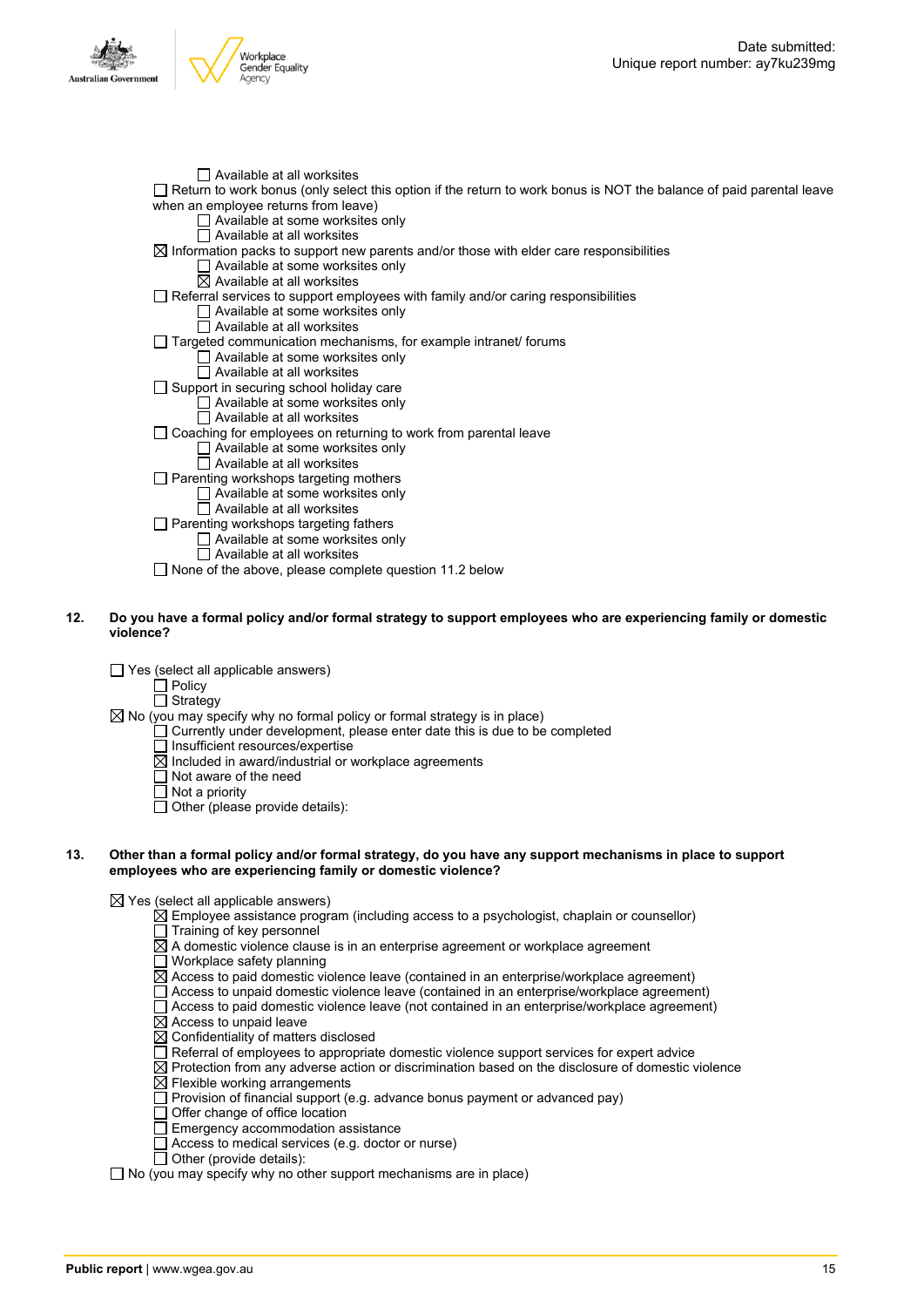

- Currently under development, please enter date this is due to be completed
- Insufficient resources/expertise
- $\overline{\Box}$  Not aware of the need
- $\Box$  Not a priority
- $\Box$  Other (provide details):
- 14. Where any of the following options are available in your workplace, are those option/s available to both women **AND men?**
	- **• flexible hours of work**
	- **• compressed working weeks**
	- **• time-in-lieu**
	- **• telecommuting**
	- **• part-time work**
	- **• job sharing**
	- **• carer's leave**
	- **• purchased leave**
	- **• unpaid leave.**

**Options may be offered both formally and/or informally. For example, if time-in-lieu is available to women formally but to men informally, you would select NO.**

 $\boxtimes$  Yes, the option/s in place are available to both women and men. □ No, some/all options are not available to both women AND men.

#### **14.1 Which options from the list below are available? Please tick the related checkboxes.**

**• Unticked checkboxes mean this option is NOT available to your employees.**

|                          | Managers |             | Non-managers |             |
|--------------------------|----------|-------------|--------------|-------------|
|                          | Formal   | Informal    | Formal       | Informal    |
| Flexible hours of work   |          | $\boxtimes$ |              | $\boxtimes$ |
| Compressed working weeks |          | X           | $\boxtimes$  |             |
| Time-in-lieu             |          | X           |              | $\boxtimes$ |
| Telecommuting            |          | $\boxtimes$ |              | $\boxtimes$ |
| Part-time work           | ⊠        |             | X            |             |
| Job sharing              |          | X           |              | ⊠           |
| Carer's leave            | ⊠        |             | $\boxtimes$  |             |
| Purchased leave          | ⊠        |             | $\boxtimes$  |             |
| Unpaid leave             | ⊠        |             | $\boxtimes$  |             |

#### **14.3 You may specify why any of the above options are NOT available to your employees.**

 $\Box$  Currently under development, please enter date this is due to be completed

- □ Insufficient resources/expertise
- $\Box$  Not a priority

 $\overline{\Box}$  Other (provide details):

### **Gender equality indicator 5: Consultation with employees on issues concerning gender equality in the workplace**

This gender equality indicator seeks information on what consultation occurs between employers and employees on issues concerning gender equality in the workplace.

**<sup>14.4</sup> If your organisation would like to provide additional information relating to gender equality indicator 4, please do so below:**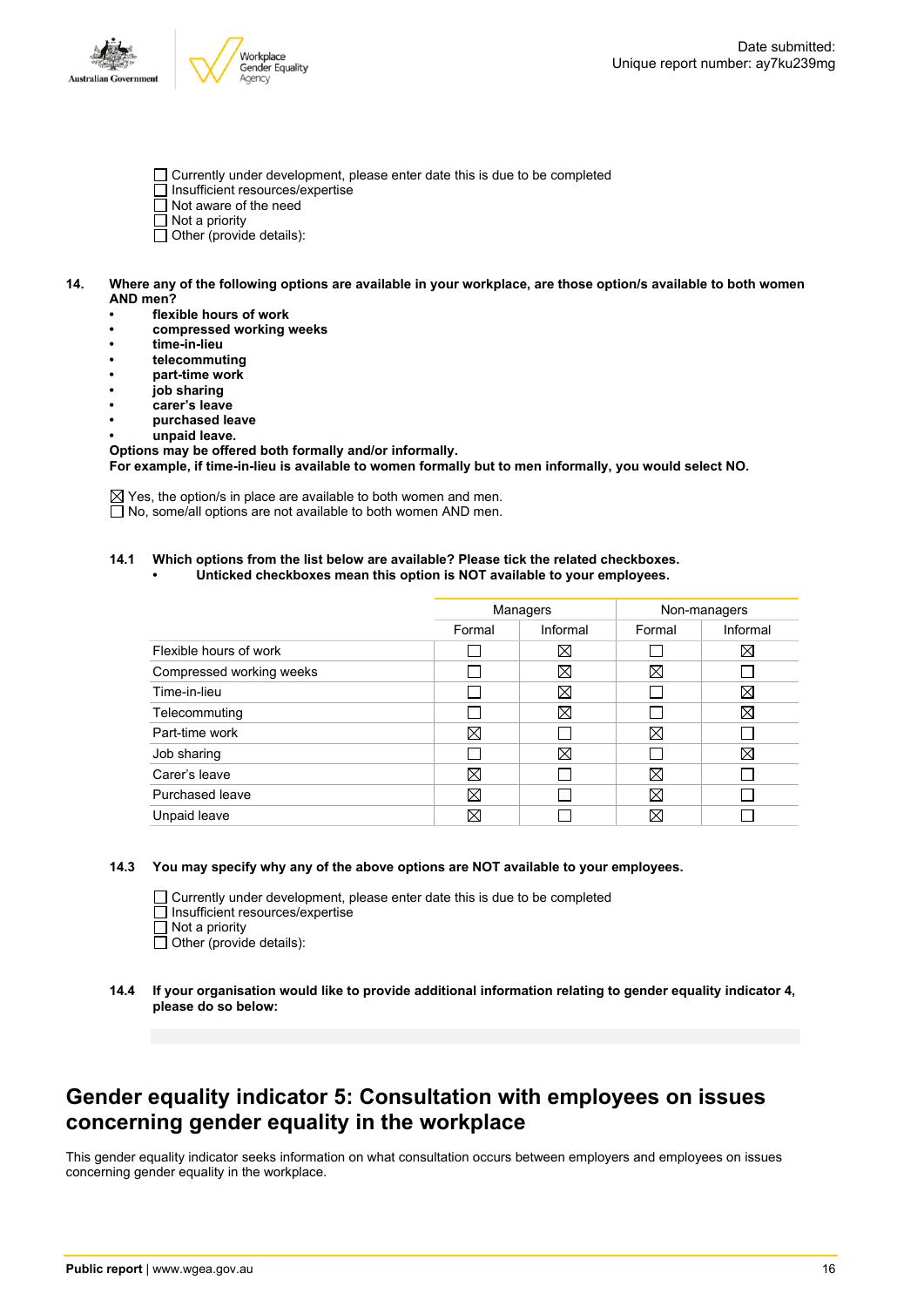

#### **15. Have you consulted with employees on issues concerning gender equality in your workplace?**

# $\Box$  Yes

 $\boxtimes$  No (you may specify why you have not consulted with employees on gender equality)

- Not needed (provide details why):
- Insufficient resources/expertise
- $\overline{\Box}$  Not a priority
- $\Box$  Other (provide details):
- **15.3 If your organisation would like to provide additional information relating to gender equality indicator 5, please do so below.**

### **Gender equality indicator 6: Sex-based harassment and discrimination**

The prevention of sex-based harassment and discrimination (SBH) has been identified as important in improving workplace participation. Set by the Minister, this gender equality indicator seeks information on the existence of a SBH policy and/or strategy and whether training of managers on SBH is in place.

**16. Do you have a formal policy and/or formal strategy on sex-based harassment and discrimination prevention?**

 $\boxtimes$  Yes (select all applicable answers)

 $\boxtimes$  Policy

 $\Box$  Strategy

 $\Box$  No (you may specify why no formal policy or formal strategy is in place)

- $\Box$  Currently under development, please enter date this is due to be completed
- □ Insufficient resources/expertise
- Included in award/industrial or workplace agreement
- Not a priority
- $\Box$  Other (provide details):

#### **16.1 Do you include a grievance process in any sex-based harassment and discrimination prevention formal policy and/or formal strategy?**

⊠ Yes

- $\Box$  No (you may specify why a grievance process is not included)
	- $\Box$  Currently under development, please enter date this is due to be completed
	- $\overline{\Box}$  Insufficient resources/expertise
	- $\Box$  Not a priority
	- $\Box$  Other (provide details):

#### **17. Do you provide training for all managers on sex-based harassment and discrimination prevention?**

 $\boxtimes$  Yes - please indicate how often this training is provided:

- $\Box$  At induction
- $\overline{\boxtimes}$  At least annually
- Every one-to-two years
- Every three years or more
- Varies across business units
- $\Box$  Other (provide details):
- $\Box$  No (you may specify why this training is not provided)
	- Currently under development, please enter date this is due to be completed
	- Insufficient resources/expertise
	- $\overline{\Box}$  Not a priority
	- $\Box$  Other (provide details):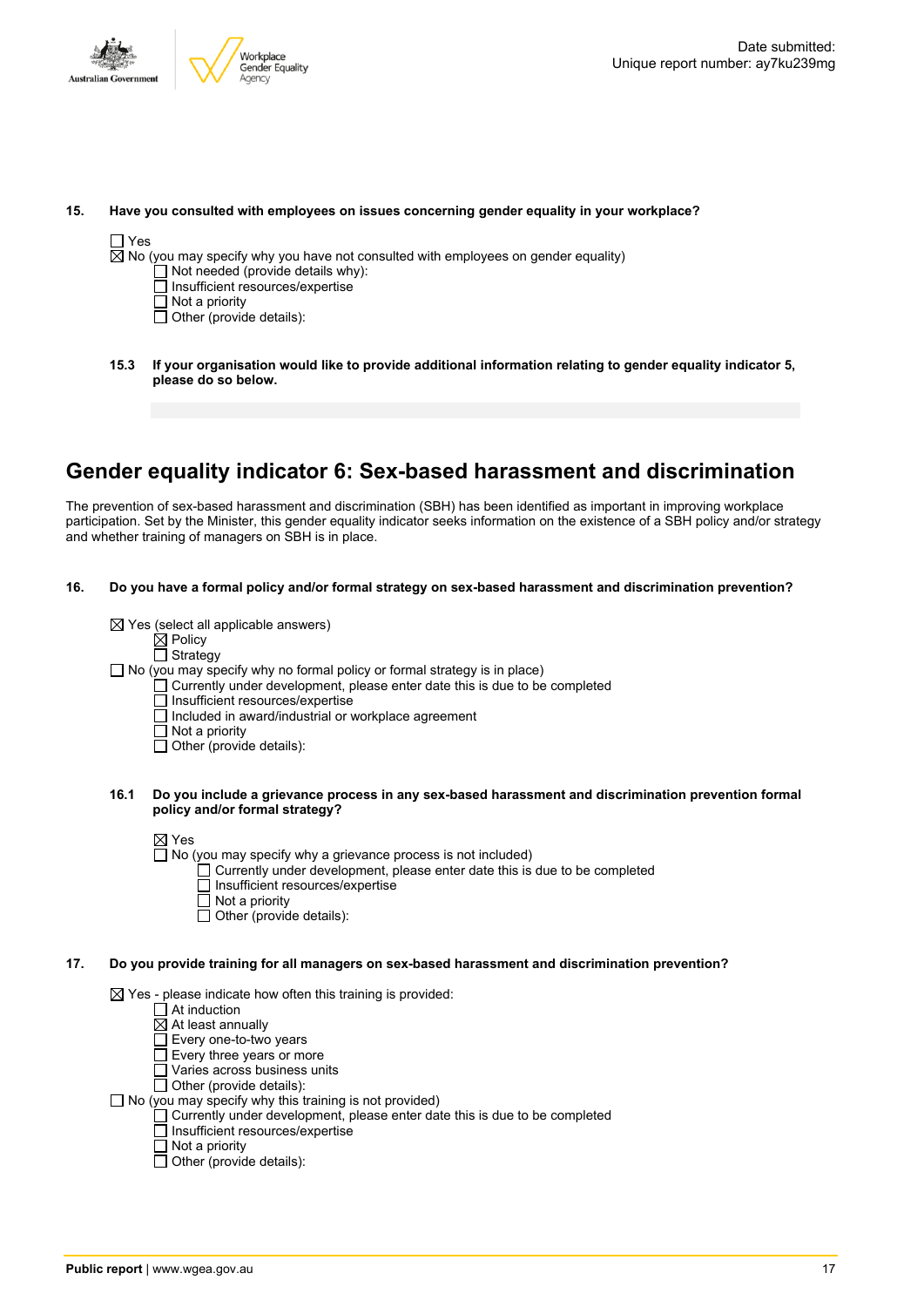

**17.1 If your organisation would like to provide additional information relating to gender equality indicator 6, please do so below:**

### **Other**

18. If your organisation has introduced any outstanding initiatives that have resulted in improved gender equality in **your workplace, please tell us about them.**

(As with all questions in this questionnaire, information you provide here will appear in your public report.)